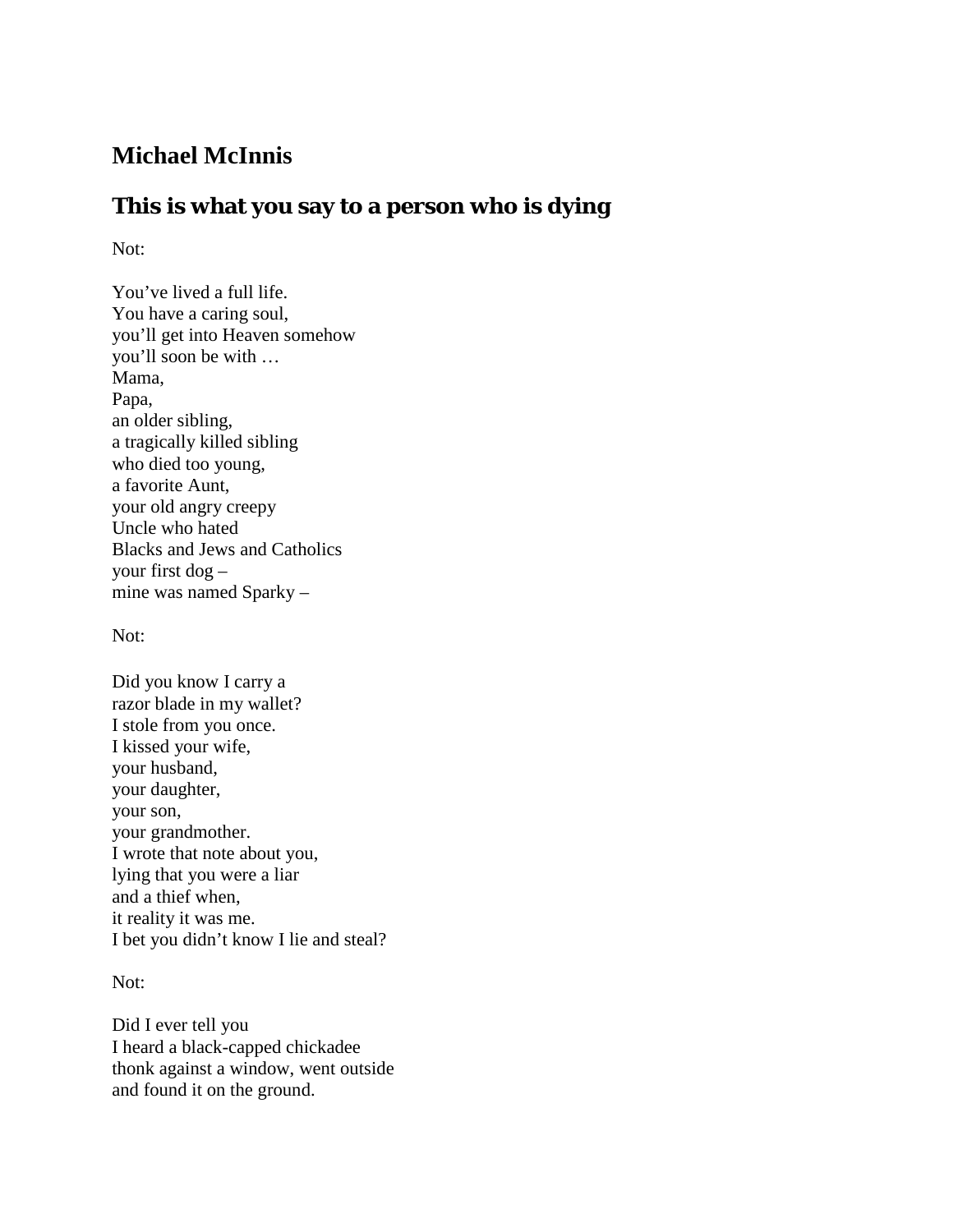I picked the bird up and held it in my palm until the bird woke up, looked at me, looked around, and sat there, on my hand, for several minutes, collecting its thoughts, trying to remember what happened. Then the black-capped chickadee flew off and i felt like i finally did something good in the world. Do you know if birds get concussions? I put the rat poison in your dog's food. Wasn't his name Sparky, I can't remember.

## Not:

They faked the conspiracy about the fake moon landing. Did you know they have a cure for what's killing you, but your doctor and the insurance companies won't make any money and don't care whether you live or die? do you think climate change is causing all the raining and burning and flooding? You won't be around when the asteroid they just landed a probe on hits the earth. Did you know they think life came riding in on an asteroid? I wonder if it looked like Slim Pickens riding that nuclear bomb.